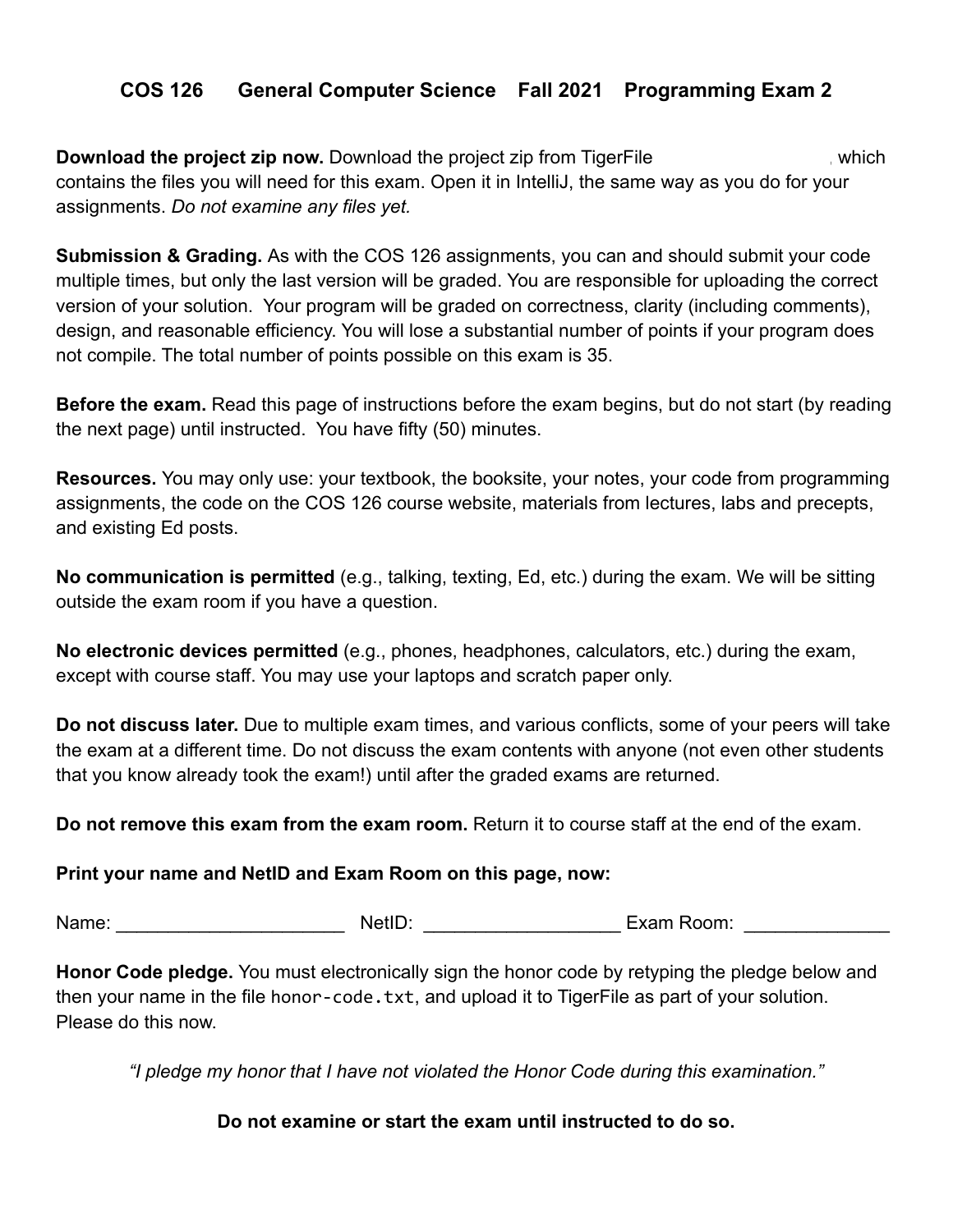For this exam you implement a roommate matching program. In Part 1, you will implement the Person class, which keeps track of a person's personal preferences (e.g. wake up time, music preferences, etc.). In Part 2, you will implement the Roomie class, which makes roommate matches based on people's preferences.

We provide starter code that compiles, runs, and includes all method declarations. You will need to define instance variables and modify the body of various methods (including replacing the dummy return values we include so that the starter code compiles) by following the instructions below. However, DO NOT modify any method signatures.

**Part 1 (32 points).** Write an immutable abstract data type Person.java with the following API. Each Person object has the following five attributes: a name, the time they wake up, the type of music they like, their personality type (e.g. "ENFP"), and whether or not they have a roommate.

#### **public class Person**

```
public String toString() Return a String representation of a Person
public void setStatus(boolean available) Sets the Person's roommate availability
public boolean isAvailable() Returns Person's roommate availability status
public static boolean musicAffinity(String m1, Returns true if the two music Strings are
public static int personalityAffinity(String p1, Returns the number of characters the two
public int affinity(Person other) Compute the overall affinity between
```
**public Person(String name, int wake,** Creates a Person with the given initial values **String music, String personality)** / set initial roommate availability to true **String m2)** equal or if one is equal to "All!" **String p2)** personality strings have in common this Person and the other Person **public static void main(String[] args)** Tests all instance methods in this class

Here is some more information about the required behavior:

- 1. **Constructor:** Throws an IllegalArgumentException if wake is less than 4 or greater than 12. Assume the values of the String arguments are always valid. A Person is initially available (i.e., true) as a roommate.
- 2. **toString:** Returns a String representation of the Person of the form <name> <wake> <music> <personality> <availability>

where each variable is separated by a space. For example, a person named **Shawn** who wakes up at **9**, likes **Jazz**, has the personality type **INTP** and **is available** as a roommate would be represented as the String: "**Shawn 9 Jazz INTP true**"

3. **musicAffinity:** Returns true if either music genre is the same, or if either or both of them are equal to "**All!**", which indicates a person likes all types of music. For example,

**musicAffinity("Jazz", "Jazz") // return true, because they are the same musicAffinity("Rock", "Jazz") // return false, because they are different musicAffinity("Rock", "All!") // return true, because one of them is "All!"**

4. **personalityAffinity:** A Myers-Brigg personality type is a 4-character string, where each character can be one of two options: 1st ch: 'E' or 'I', 2nd ch: 'S' or 'N', 3rd ch: 'T' or 'F', 4th ch: 'J' or 'P'. Thus, there are 16 (2<sup>4</sup>) unique personality types. To compute the affinity between two personality types, count the number of characters that are equal across each personality string. Assume that the strings are valid personality types. For example, **personalityAffinity("ESTJ", "ESTJ") // return 4, because they share all 4 characters personalityAffinity("ESTJ", "INFP") // return 0, because no characters are shared personalityAffinity("ENTP", "INTJ") // return 2, because they share 2 characters (N, T)**